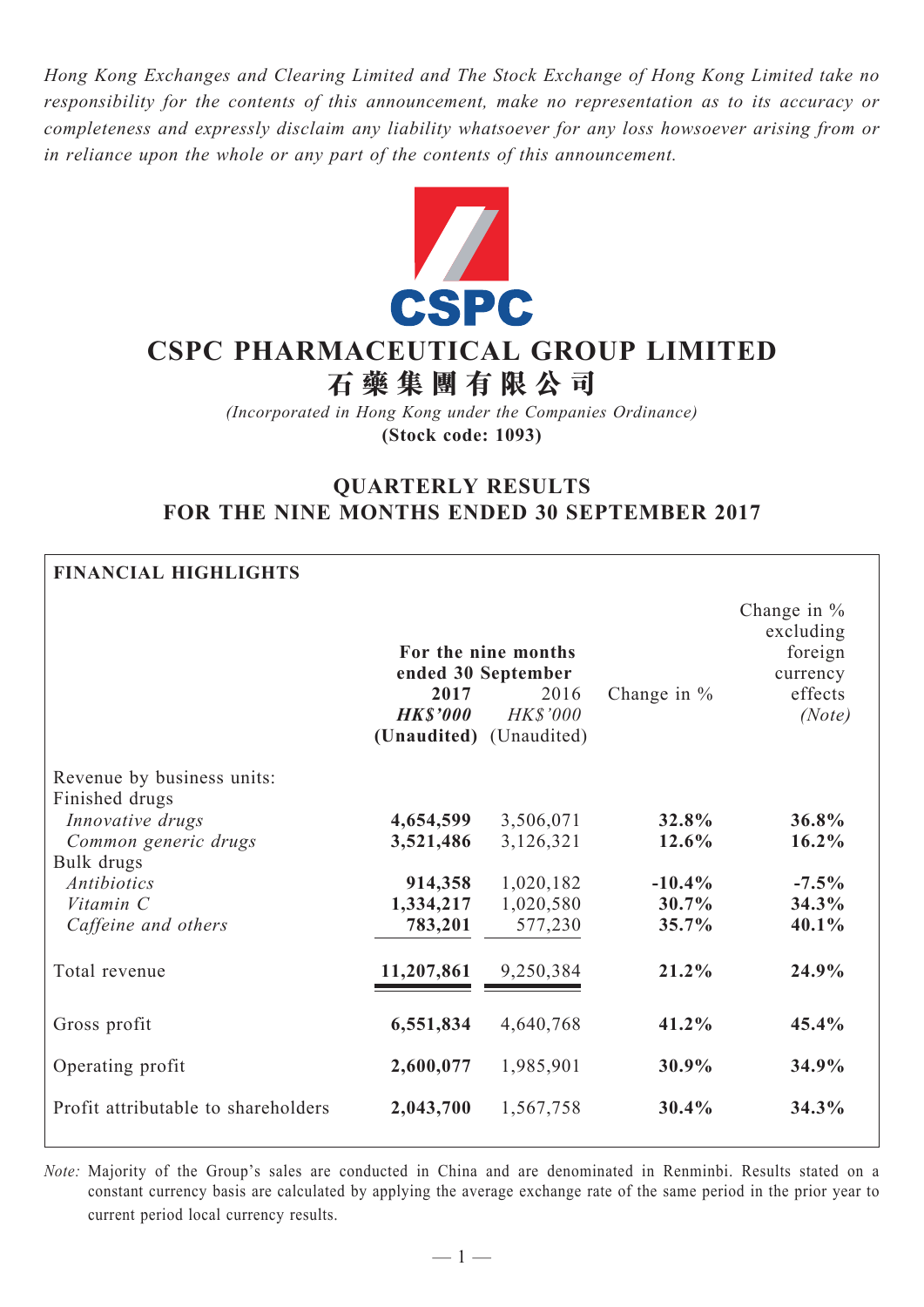# **RESULTS**

The Board of Directors of CSPC Pharmaceutical Group Limited (the "Company") is pleased to announce the unaudited consolidated results of the Company and its subsidiaries (the "Group") for the nine months ended 30 September 2017 as follows:

# **CONSOLIDATED Statement of profit or loss and other comprehensive income**

*For the nine months ended 30 September 2017*

|                                    | For the nine months ended |             |  |
|------------------------------------|---------------------------|-------------|--|
|                                    | 30 September              |             |  |
|                                    | 2017                      | 2016        |  |
|                                    | <b>HK\$'000</b>           | HK\$'000    |  |
|                                    | (Unaudited)               | (Unaudited) |  |
| Revenue                            | 11,207,861                | 9,250,384   |  |
| Cost of sales                      | (4,656,027)               | (4,609,616) |  |
| Gross profit                       | 6,551,834                 | 4,640,768   |  |
| Other income                       | 90,462                    | 62,502      |  |
| Selling and distribution expenses  | (3,005,252)               | (2,010,784) |  |
| Administrative expenses            | (491, 371)                | (419, 429)  |  |
| Other expenses                     | (545, 596)                | (287, 156)  |  |
| Operating profit                   | 2,600,077                 | 1,985,901   |  |
| Finance costs                      | (23,767)                  | (33, 125)   |  |
| Share of results of joint ventures | 1,454                     | 20,474      |  |
| Profit before tax                  | 2,577,764                 | 1,973,250   |  |
| Income tax expenses                | (525, 865)                | (395, 714)  |  |
| Profit for the period              | 2,051,899                 | 1,577,536   |  |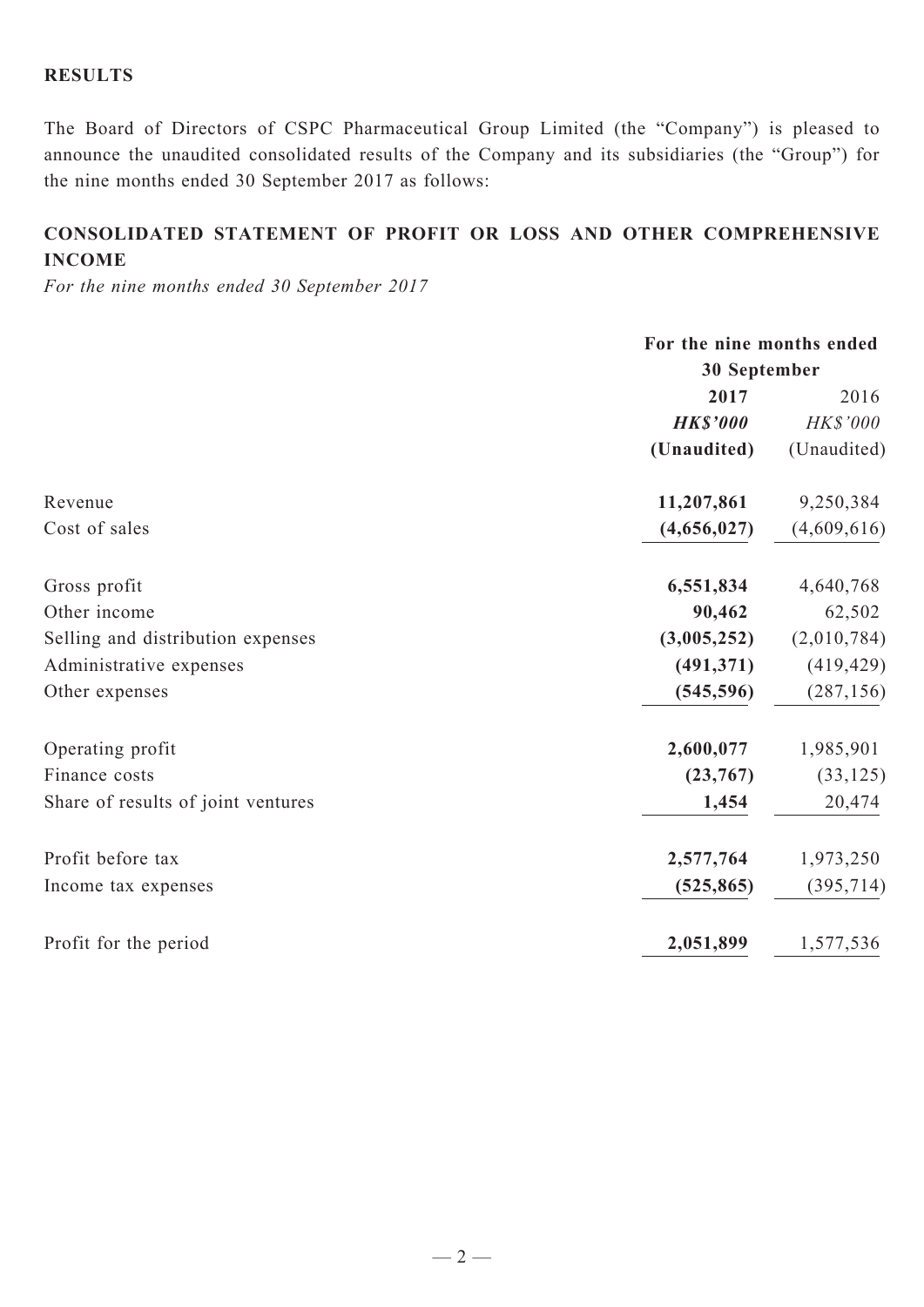|                                                                                                 | For the nine months ended<br>30 September |             |
|-------------------------------------------------------------------------------------------------|-------------------------------------------|-------------|
|                                                                                                 | 2017                                      | 2016        |
|                                                                                                 | <b>HK\$'000</b>                           | HK\$'000    |
|                                                                                                 | (Unaudited)                               | (Unaudited) |
| Other comprehensive income (expense):<br>Items that will not be reclassified to profit or loss: |                                           |             |
| Exchange differences arising on translation of                                                  |                                           |             |
| financial statements to presentation currency                                                   | 578,640                                   | (282, 142)  |
| Share of exchange differences of joint ventures                                                 | 4,209                                     | (932)       |
| Other comprehensive income (expense) for the period, net of income                              |                                           |             |
| tax                                                                                             | 582,849                                   | (283, 074)  |
| Total comprehensive income for the period                                                       | 2,634,748                                 | 1,294,462   |
| Profit for the period attributable to:                                                          |                                           |             |
| Owners of the Company                                                                           | 2,043,700                                 | 1,567,758   |
| Non-controlling interests                                                                       | 8,199                                     | 9,778       |
|                                                                                                 | 2,051,899                                 | 1,577,536   |
| Total comprehensive income for the period attributable to:                                      |                                           |             |
| Owners of the Company                                                                           | 2,622,502                                 | 1,286,822   |
| Non-controlling interests                                                                       | 12,246                                    | 7,640       |
|                                                                                                 | 2,634,748                                 | 1,294,462   |
|                                                                                                 |                                           |             |
|                                                                                                 | <b>HK</b> cents                           | HK cents    |
| Earnings per share<br>— Basic                                                                   | 33.76                                     | 26.44       |
|                                                                                                 |                                           |             |
| - Diluted                                                                                       | 33.76                                     | 26.20       |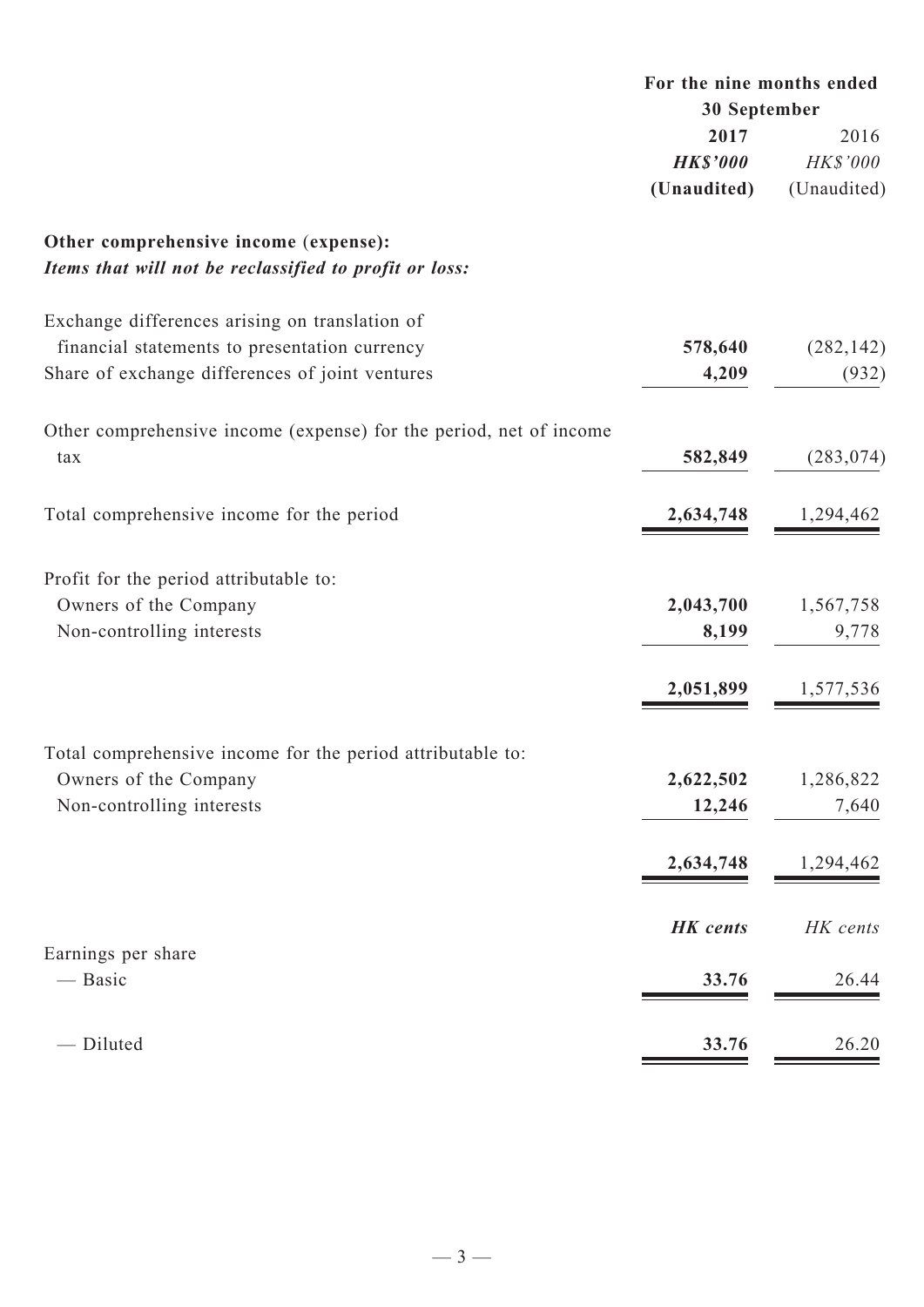*Notes:*

#### **1. Principal Accounting Policies**

The principal accounting policies used in the preparation of the financial data for the nine months ended 30 September 2017 are consistent with those followed in the preparation of the Group's interim financial statements for the six months ended 30 June 2017.

#### **2. Profit Before Tax**

|                                                                        | For the nine months ended |                 |  |  |
|------------------------------------------------------------------------|---------------------------|-----------------|--|--|
|                                                                        |                           | 30 September    |  |  |
|                                                                        | 2017                      | 2016            |  |  |
|                                                                        | <b>HK\$'000</b>           | <b>HK\$'000</b> |  |  |
|                                                                        | (Unaudited)               | (Unaudited)     |  |  |
| Profit before tax has been arrived at after charging (crediting):      |                           |                 |  |  |
| Amortisation of other intangible assets (included in cost of sales and |                           |                 |  |  |
| other expenses)                                                        | 58,965                    | 14,000          |  |  |
| Amortisation of prepaid lease payments                                 | 11,684                    | 11,080          |  |  |
| Depreciation of property, plant and equipment                          | 450,605                   | 412,731         |  |  |
| Research and development expenditure (included in other expenses)      | 481,522                   | 269,690         |  |  |
| Government grant income (included in other income)                     | (22, 438)                 | (12, 781)       |  |  |

#### **3. Earnings Per Share**

The calculation of the basic and diluted earnings per share attributable to the owners of the Company is based on the following data:

|                                                                   | For the nine months ended<br>30 September |                  |
|-------------------------------------------------------------------|-------------------------------------------|------------------|
|                                                                   | 2017<br><b>HK\$'000</b>                   | 2016<br>HK\$'000 |
|                                                                   | (Unaudited)                               | (Unaudited)      |
| Earnings                                                          |                                           |                  |
| Earnings for the purposes of basic and diluted earnings per share | 2,043,700                                 | 1,567,758        |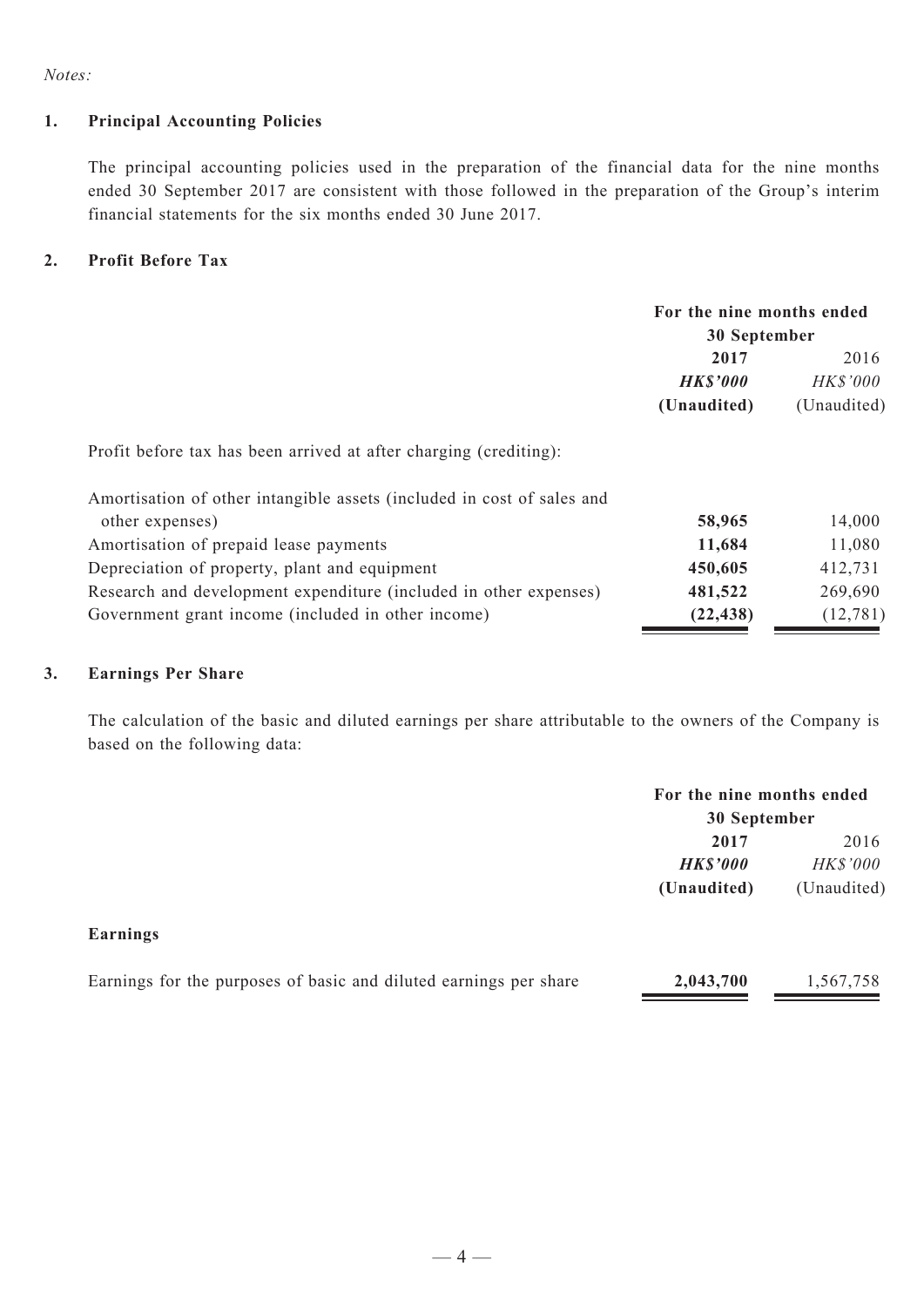|                                                                                           | For the nine months ended |              |  |  |
|-------------------------------------------------------------------------------------------|---------------------------|--------------|--|--|
|                                                                                           |                           | 30 September |  |  |
|                                                                                           | 2017                      | 2016         |  |  |
|                                                                                           | $\boldsymbol{v}$          | 000'         |  |  |
|                                                                                           | (Unaudited)               | (Unaudited)  |  |  |
| <b>Number of shares</b>                                                                   |                           |              |  |  |
| Weighted average number of ordinary shares for the purpose<br>of basic earnings per share | 6,053,567                 | 5,929,506    |  |  |
| Effect of dilutive potential ordinary shares:                                             |                           |              |  |  |
| Share options granted by the Company                                                      | 286                       | 53,252       |  |  |
| Weighted average number of ordinary shares for the purpose of                             |                           |              |  |  |
| diluted earnings per share                                                                | 6,053,853                 | 5,982,758    |  |  |

# **4. Dividend**

The board of directors does not declare the payment of an interim dividend for the nine months ended 30 September 2017 (2016: Nil).

# **SEGMENT INFORMATION**

Information reported to the board of directors, being chief operating decision makers ("CODM"), for the purpose of resources allocation and assessment of segment performance focuses on types of goods delivered.

The Group's reportable segments under HKFRS 8 *Operating Segments* are as follows:

- (a) Finished Drugs
- (b) Antibiotics (bulk drugs)
- (c) Vitamin C (bulk drugs)
- (d) Caffeine and others (bulk drugs)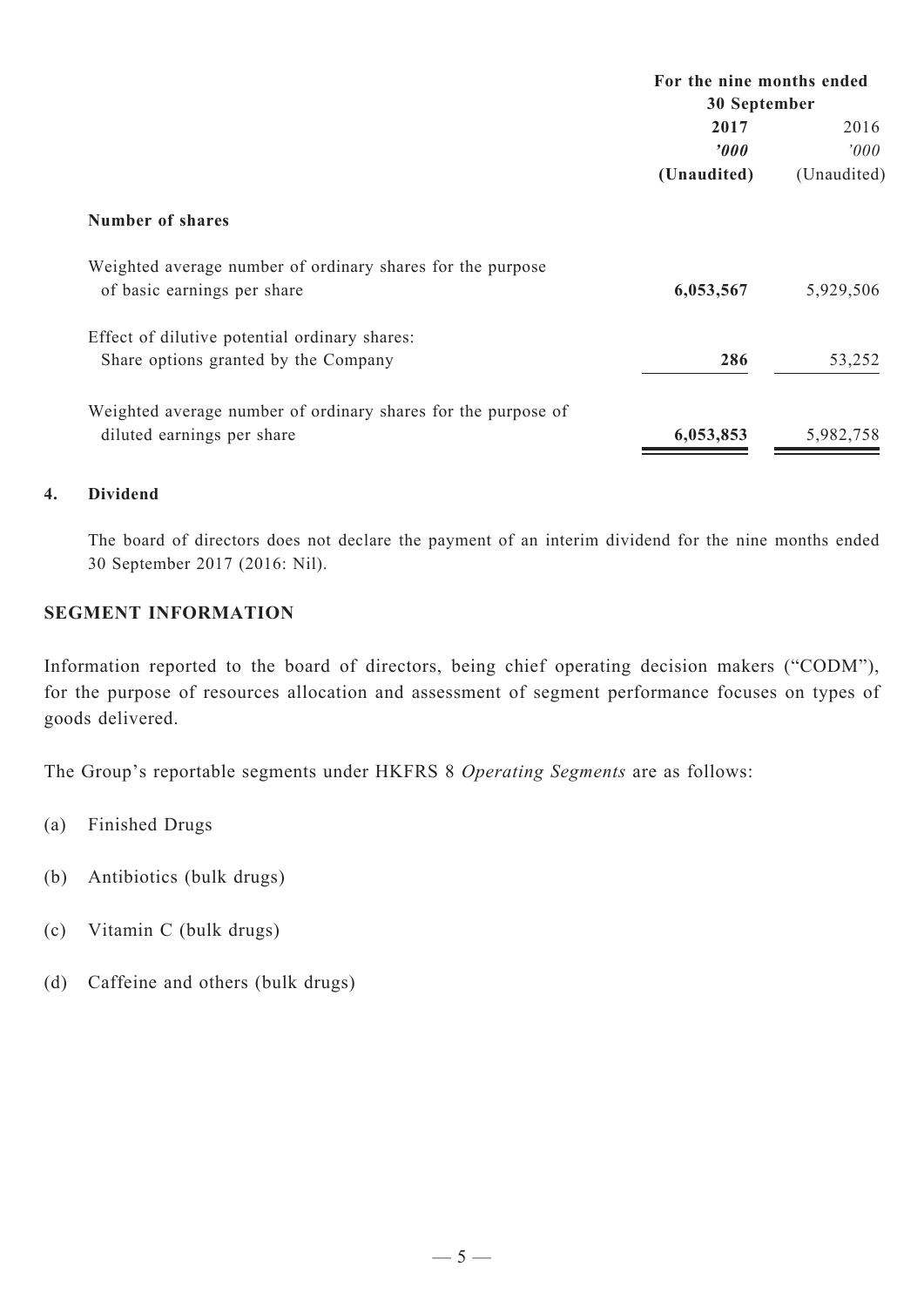All reportable and operating segments are engaged in the manufacture and sales of pharmaceutical products.

The following is an analysis of the Group's revenue and results by reportable and operating segment.

# *For the nine months ended 30 September 2017 (Unaudited):*

|                                    | Finished<br><b>Drugs</b><br><b>HK\$'000</b> | <b>Antibiotics</b><br><b>HK\$'000</b> | Vitamin C<br><b>HK\$'000</b> | Caffeine<br>and others<br><b>HK\$'000</b> | Segment<br>total<br><b>HK\$'000</b> | <b>Eliminations</b><br><b>HK\$'000</b> | Consolidated<br><b>HK\$'000</b> |
|------------------------------------|---------------------------------------------|---------------------------------------|------------------------------|-------------------------------------------|-------------------------------------|----------------------------------------|---------------------------------|
| <b>SEGMENT REVENUE</b>             |                                             |                                       |                              |                                           |                                     |                                        |                                 |
| External sales                     | 8,176,085                                   | 914,358                               | 1,334,217                    | 783,201                                   | 11,207,861                          |                                        | 11,207,861                      |
| Inter-segment sales                |                                             | 71,207                                | 26,251                       | 5,433                                     | 102,891                             | (102, 891)                             |                                 |
| <b>TOTAL REVENUE</b>               | 8,176,085                                   | 985,565                               | 1,360,468                    | 788,634                                   | 11,310,752                          | (102, 891)                             | 11,207,861                      |
| <b>SEGMENT PROFIT</b>              | 2,061,157                                   | 43,045                                | 407,828                      | 157,174                                   |                                     |                                        | 2,669,204                       |
| Unallocated income                 |                                             |                                       |                              |                                           |                                     |                                        | 12,955                          |
| Unallocated expenses               |                                             |                                       |                              |                                           |                                     |                                        | (82, 082)                       |
| Operating profit                   |                                             |                                       |                              |                                           |                                     |                                        | 2,600,077                       |
| Finance costs                      |                                             |                                       |                              |                                           |                                     |                                        | (23,767)                        |
| Share of results of joint ventures |                                             |                                       |                              |                                           |                                     |                                        | 1,454                           |
| Profit before tax                  |                                             |                                       |                              |                                           |                                     |                                        | 2,577,764                       |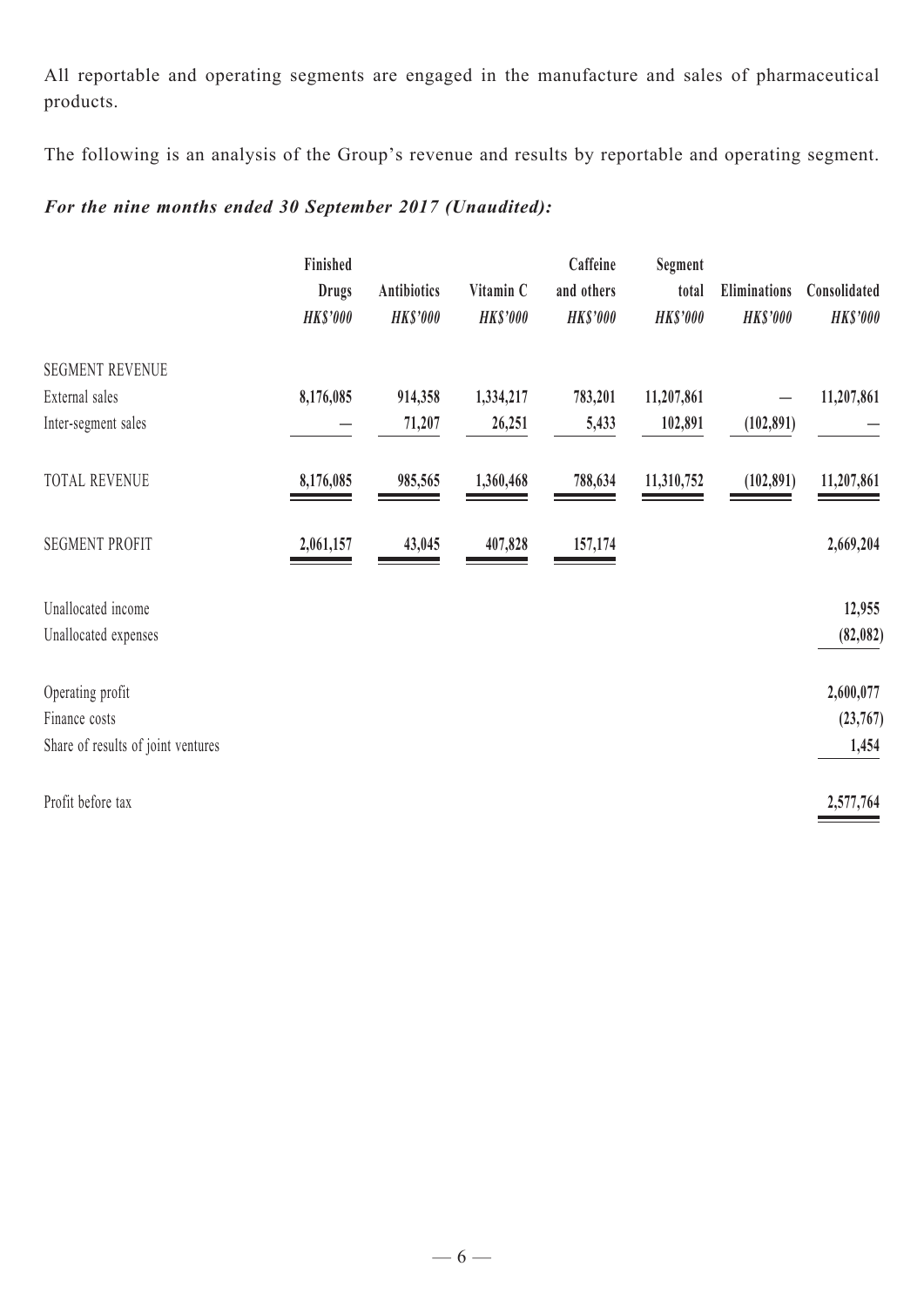# *For the nine months ended 30 September 2016 (Unaudited):*

|                                     | Finished  |           |             | Caffeine  | Segment    |           |              |              |
|-------------------------------------|-----------|-----------|-------------|-----------|------------|-----------|--------------|--------------|
|                                     | Drugs     |           | Antibiotics | Vitamin C | and others | total     | Eliminations | Consolidated |
|                                     | HK\$'000  | HK\$'000  | HK\$'000    | HK\$'000  | HK\$'000   | HK\$'000  | HK\$'000     |              |
| <b>SEGMENT REVENUE</b>              |           |           |             |           |            |           |              |              |
| External sales                      | 6,632,392 | 1,020,182 | 1,020,580   | 577,230   | 9,250,384  |           | 9,250,384    |              |
| Inter-segment sales                 |           | 55,565    | 10,555      | 3,354     | 69,474     | (69, 474) |              |              |
| <b>TOTAL REVENUE</b>                | 6,632,392 | 1,075,747 | 1,031,135   | 580,584   | 9,319,858  | (69, 474) | 9,250,384    |              |
| <b>SEGMENT PROFIT</b>               | 1,927,011 | 23,553    | 3,544       | 130,772   |            |           | 2,084,880    |              |
| Unallocated income                  |           |           |             |           |            |           | 9,590        |              |
| Unallocated expenses                |           |           |             |           |            |           | (108, 569)   |              |
| Operating profit                    |           |           |             |           |            |           | 1,985,901    |              |
| Finance costs                       |           |           |             |           |            |           | (33, 125)    |              |
| Share of results of a joint venture |           |           |             |           |            |           | 20,474       |              |
| Profit before tax                   |           |           |             |           |            |           | 1,973,250    |              |

Segment profit represents the profit earned by each segment without allocation of interest income, finance costs, central administrative expenses, share of results of joint ventures. This is the measure reported to the CODM for the purposes of resource allocation and performance assessment.

Inter-segment sales are charged at prevailing market rates.

Segment assets and liabilities are not regularly provided to the CODM for review.

# **BUSINESS REVIEW**

# **Results**

For the first nine months of 2017, the Group recorded sales of approximately HK\$11,208 million, representing an increase of 21.2% (or 24.9% increase on a constant currency basis) year-on-year; and profit attributable to shareholders of approximately HK\$2,044 million, representing an increase of 30.4% (or 34.3% increase on a constant currency basis) year-on-year.